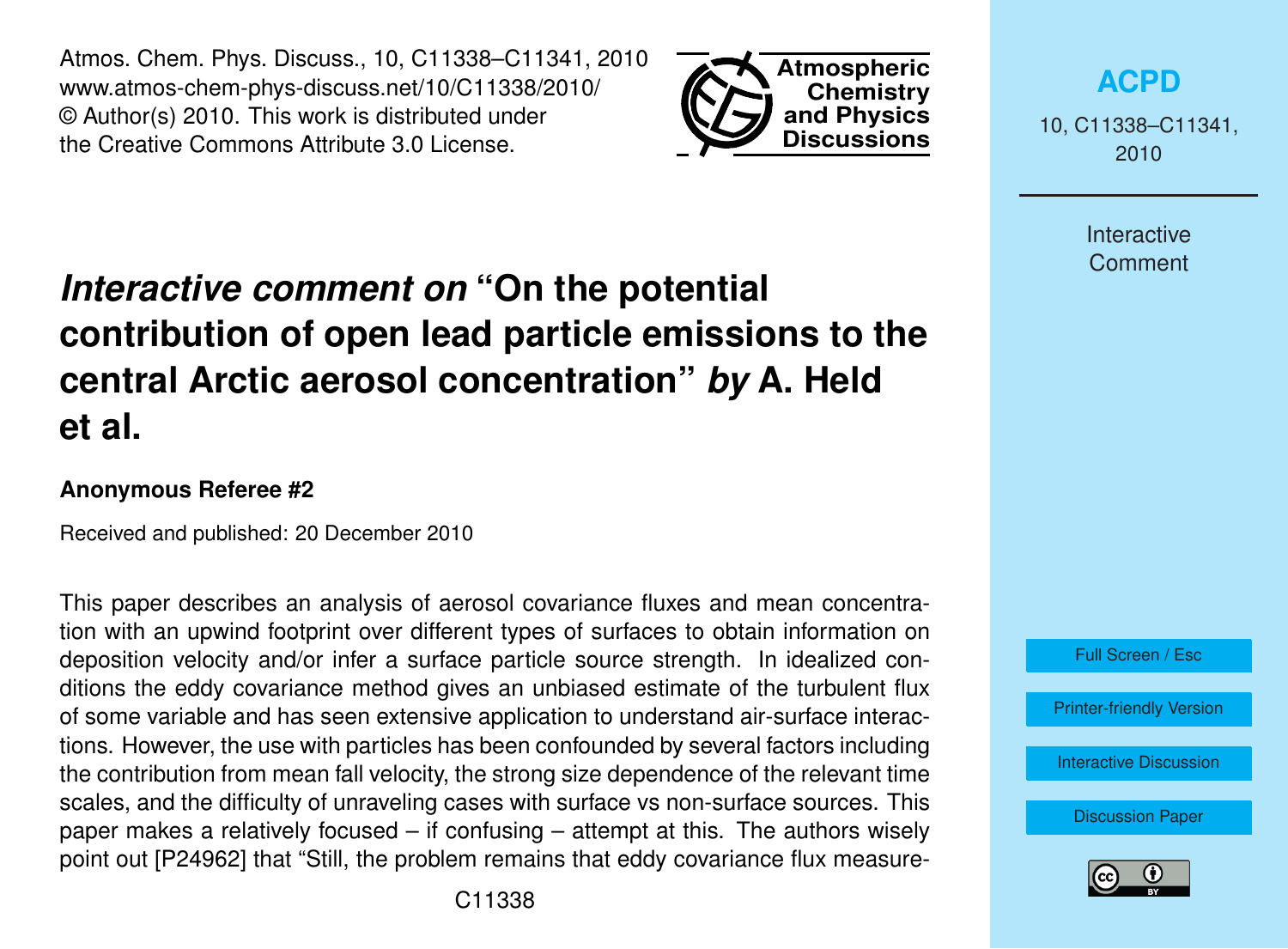ments yield a net flux which is a superposition of particle emission and deposition fluxes. In order to derive the emission flux, an independent estimate of the deposition flux is required." They present some interesting new data that complement an earlier study by Nilsson and Rannick and go a few steps beyond in the interpretation. On balance the data are valuable and their efforts are meritorious. I recommend publication but I did find the paper a bit difficult to follow suggest fairly extensive improvements in clarity.

Good Points. \*The introduction is nicely written has really sets the stage. \*The measurements description is adequate but reasonably brief. \*The use of different surface types vs wind sectors is very good. The tables and figs 2-4 help a lot. \*Conclusion section is tight and a good summary.

Not so good points. \*Based on the type of sensor, I think these observations pertain principally to rather small particles – on the order of 0.02-0.05 micrometer dia. I think the size relevance should be made clearly in the abstract and the body of the paper. Don't just give us the sensor specs – give some interpretation. \*The presentation of the relationship between covariance flux vs source and deposition is confusing. I suggest a brief section starting with the basic conservation equation and then simplifying the cases. The net flux is F=<w'n'>-Vg<n>=Snz –Vt<n> Where Snz is the effective surface source strength realized at measurement height z. The turbulent flux is the net flux when Vg is negligible.

Steady state implies F is constant with height whilst equilibrium implies F=0. The mixed layer equation [line 8, P24976] comes from integrating the conservation equation. In steady state and when there is no surface source and the particles are very small, then  $\langle w' \rangle = Vt \langle n \rangle$ .

Very small particles behave a lot like more conventional scalars (temperature,. . .) and the equilibrium case rarely occurs. Perhaps refer to paper Xia and Taylor, BLM 105, 471-482, 2007.

### **[ACPD](http://www.atmos-chem-phys-discuss.net)**

10, C11338–C11341, 2010

> Interactive **Comment**



[Printer-friendly Version](http://www.atmos-chem-phys-discuss.net/10/C11338/2010/acpd-10-C11338-2010-print.pdf)

[Interactive Discussion](http://www.atmos-chem-phys-discuss.net/10/24961/2010/acpd-10-24961-2010-discussion.html)

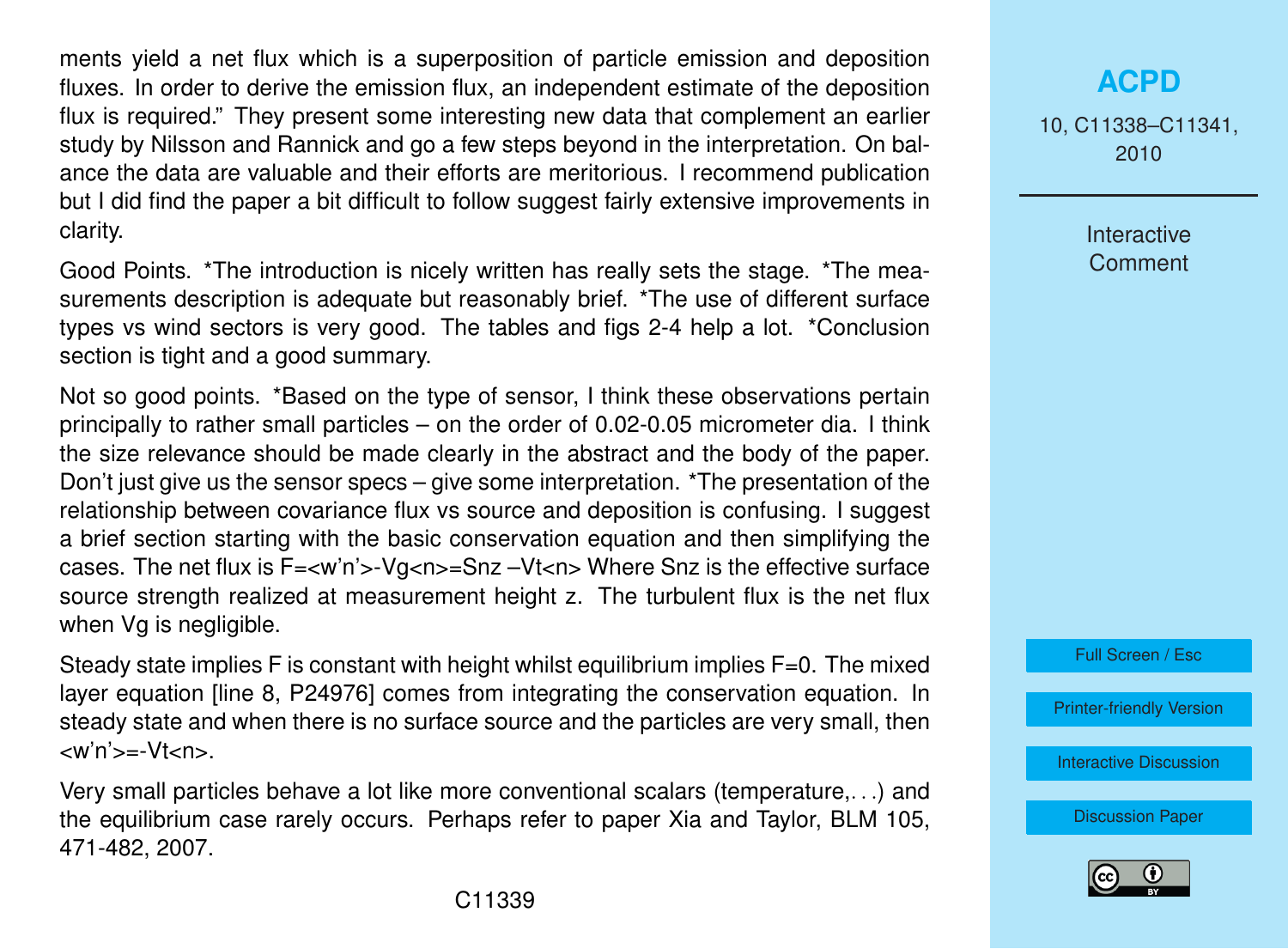\*The discussion of different formulae for deposition velocity is about the right mix of references and equations. Personally, I think the paper would benefit from a few lines describing how they are related (i.e., turbulent, gravitational, vs inertial terms). \*I found the discussions associated with figs. 5-7 rather hard to follow.

Here are a few other comments to consider.

P24966, L26. Not sure what 'theory' you are referring to. Do you mean the empirical result that sigma  $w/u^*$  is on the order of 1.25 under neutral conditions in the surface layer? P24967. You have neglected stability in Eq 1. Usually a decent approximation with an instrument at 2 m height. Did you check?

P24967. Eq5 doesn't look quite right to me. Is this an approximation?

P24967. Eq6 appears to have a sign error in the first nu exponent.

P24972, first paragraph. Perhaps worth noting that  $\langle w \rangle$ n'>=0 is not the dividing point between surface production and deposition. It is ambiguous without knowing the other terms of the budget.

P24976. I am not sure about the statement "It should be noted that the net particle flux will be zero as soon as a uniform distribution with height is reached."

P24976. The use of mixed layer heights comparable to the measurement height would violate the conventional assumption z«h that is invoked to claim the flux measurement represents the surface flux. I am not sure this section gains a lot by considering mixedlayer heights much lower than observed. Nothing wrong with just saying the mixed layer height was 25 m and the flux accounts for 10% of the observed concentration change.

Fig. 1 The ogive is presented in conventional form with the integral of the cospectrum initialized as 0 at high frequency and integrated to low frequency. However, in the case of significant loss of high frequency signal from various lowpass filter effects, it is better to start at low frequency and integrate to high frequency. You can also play around with

## **[ACPD](http://www.atmos-chem-phys-discuss.net)**

10, C11338–C11341, 2010

> Interactive **Comment**



[Printer-friendly Version](http://www.atmos-chem-phys-discuss.net/10/C11338/2010/acpd-10-C11338-2010-print.pdf)

[Interactive Discussion](http://www.atmos-chem-phys-discuss.net/10/24961/2010/acpd-10-24961-2010-discussion.html)